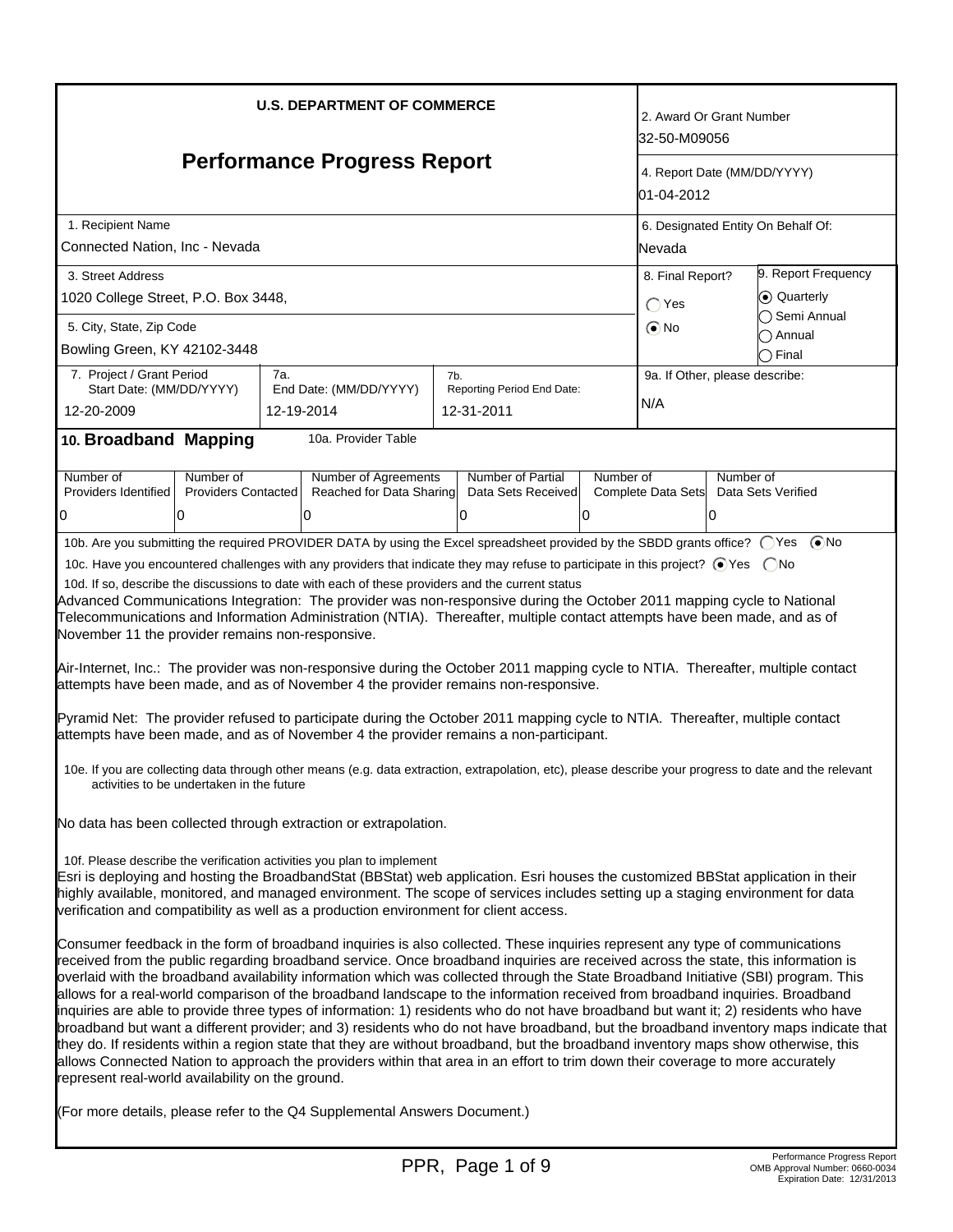10g. Have you initiated verification activities?  $\bigcirc$ Yes  $\bigcirc$  No

10h. If yes, please describe the status of your activities

BroadbandStat is publicly available on the Connect Nevada website (http://www.connectnv.org) and received a total of 507 visits between October 1, 2011 and December 31, 2011.

During this quarter, the Connect Nevada project received a total of 6 broadband inquiries. Additional information received through email from consumers that can also be used for verification purposes totaled 1 for this quarter.

For this reporting period, 84 field verification tests were conducted. Thus far, project staff conducted multiple tests on the following providers: A&J Hardy Enterprises (d.b.a. Comnet Computer Services and Peak Internet Services); Arizona Nevada Tower Corporation; AT&T; Avant Wireless; Baja Broadband LLC; Beehive Telephone Company Inc.; CalNeva Broadband LLC; CC Communications; CenturyLink; Charter Communications; Citizens Telecommunications Company of Nevada (d.b.a. Frontier Communications of Nevada); Clearwire Corporation; Cox Communications; ETAN Industries (d.b.a. Clark Cablevision and CMA Cablevision); Great Basin Internet Services; High Desert Internet Services; High Speed Networks – Mound House LLC; Highlands Wireless Inc.; Hot Spot Broadband Inc.; KeyOn Wireless; Las Vegas Net; Leap Wireless (d.b.a. Cricket License Company LLC); Lincoln County Telephone; Moapa Valley Telephone Company; Mt. Wheeler Power; Oasis Online Inc.; Oregon-Idaho Utilities (d.b.a. Humboldt Telephone Company); Performance Computing Internet; Reliance Connects (d.b.a. Rio Virgin Telephone & Cablevision); Satview Broadband Ltd.; Schatnet Internet LLC; Sprint Nextel; TelePacific Communications (d.b.a.Nextweb); United Cable Management; Vegas Wi-Fi Communications LLC; Verizon Wireless; Wells Rural Electric Telephone; and Yonder Media.

To date, field validation testing has been completed against 38 companies (out of a universe of 56 viable providers) totaling 67.86% within the state.

10i. If verification activities have not been initiated please provide a projected time line for beginning and completing such activities

N/A

## **Staffing**

 $10<sub>n</sub>$  Staffing Table

10j. How many jobs have been created or retained as a result of this project? 9.20

Connected Nation has numerous staff working on the Connect Nevada project, some at only a small percentage of their time. This approach is beneficial to the project in various ways: some staff provide necessary project support, many staff work together utilizing a team approach, and others are subject matter experts (SMEs) in their respective areas. The project benefits by leveraging the SMEs' knowledge and skills, without the necessity of supporting a more expensive full-time resource.

10k. Is the project currently fully staffed?  $\bigcap$  Yes  $\bigcirc$  No

10l. If no, please explain how any lack of staffing may impact the project's time line and when the project will be fully staffed

The position not currently staffed is related to Connect Nevada's local and regional technology team activities that are only just beginning. A candidate for the position has been identified and an offer extended. The position will be filled during Q1 2012. 10m. When fully staffed, how many full-time equivalent (FTE) jobs do you expect to create or retain as a result of this project? Connect Nevada's FTEs reported for the quarter include 2.04 FTEs for temporary, cyclical consultants and a base of 7.16 FTEs that consistently contribute to the project. There is, however, 1 base FTE position yet to be filled.

This project when fully staffed has a base of 8.16 FTEs.

| <b>TUIL Staffing Table</b>         |                |              |
|------------------------------------|----------------|--------------|
| Job Title                          | FTE %          | Date of Hire |
| Associate Counsel                  |                | 09/14/2009   |
| <b>Business Programmer Analyst</b> | $\mathcal{P}$  | 04/02/2007   |
| <b>CAI Coordinator</b>             | 19             | 12/13/2004   |
| <b>CAI Coordinator</b>             | 58             | 09/16/2009   |
| CAI Data Analyst                   | $\overline{7}$ | 03/24/2009   |
| CAI Data Manager                   | $\mathcal{P}$  | 08/09/2010   |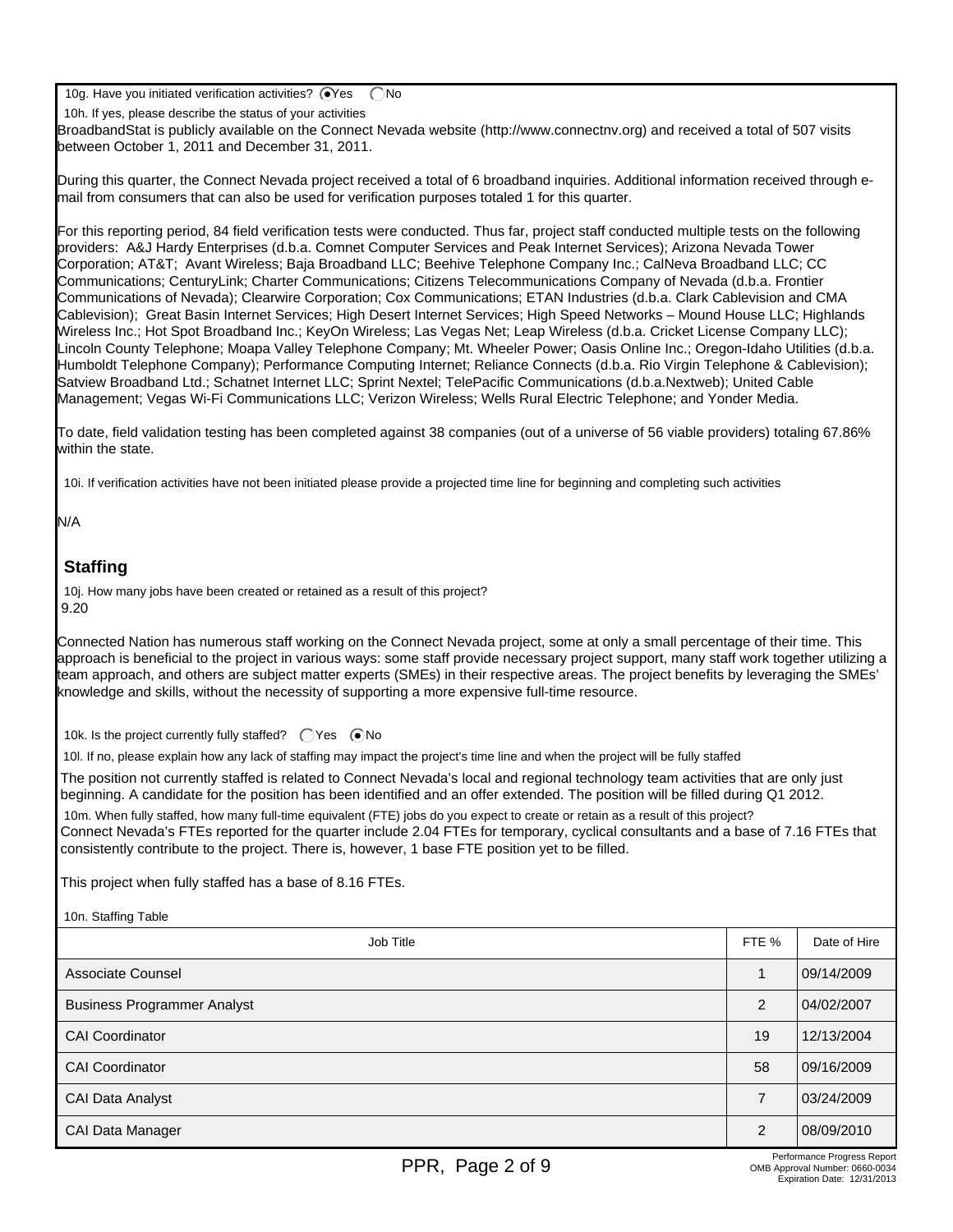| <b>Community Tech Team Specialist</b> | 83             | 10/17/2011 |
|---------------------------------------|----------------|------------|
| <b>ETS Analyst</b>                    | $\overline{2}$ | 11/01/2007 |
| <b>ETS Analyst</b>                    | 64             | 02/08/2010 |
| <b>ETS Manager</b>                    | 3              | 07/01/2007 |
| ETS Sr. Analyst                       | 3              | 02/18/2010 |
| <b>General Counsel</b>                | 3              | 01/01/2007 |
| <b>GIS Analyst</b>                    | $\mathbf{1}$   | 10/19/2009 |
| <b>GIS Analyst</b>                    | $\mathbf{1}$   | 11/16/2009 |
| <b>GIS Analyst</b>                    | 5              | 04/01/2010 |
| <b>GIS Analyst</b>                    | 79             | 04/01/2010 |
| <b>GIS Services Manager</b>           | 1              | 05/15/2007 |
| Outreach & Awareness Manager          | 9              | 03/24/2009 |
| Outreach & Awareness Specialist       | 9              | 02/02/2009 |
| Outreach & Awareness Specialist       | 11             | 01/04/2010 |
| Outreach & Awareness Specialist       | 15             | 10/01/2007 |
| Outreach & Awareness Specialist       | 36             | 01/04/2010 |
| Program Coordinator                   | 95             | 05/16/2011 |
| Program Director                      | 11             | 08/04/2008 |
| Project Coordinator                   | 2              | 08/01/2008 |
| Project Coordinator                   | 3              | 04/01/2005 |
| Project Coordinator                   | $\overline{7}$ | 10/15/2007 |
| Project Management Director           | 5              | 12/16/2009 |
| Project Manager                       | 2              | 01/14/2008 |
| Project Manager                       | 3              | 01/14/2008 |
| Project Manager                       | 5              | 12/01/2004 |
| Project Manager                       | 5              | 09/04/2007 |
| Project Manager                       | 9              | 09/01/2006 |
| Project Manager                       | 53             | 08/20/2007 |
| <b>Provider Relations Manager</b>     | 6              | 02/17/2005 |
| Research & GIS Analyst                | $\mathbf{1}$   | 05/14/2007 |
| Research Analyst                      | $\overline{2}$ | 03/22/2010 |
| Research Analyst                      | $\overline{c}$ | 09/19/2011 |
| Research Analyst                      | 3              | 06/01/2009 |
|                                       |                |            |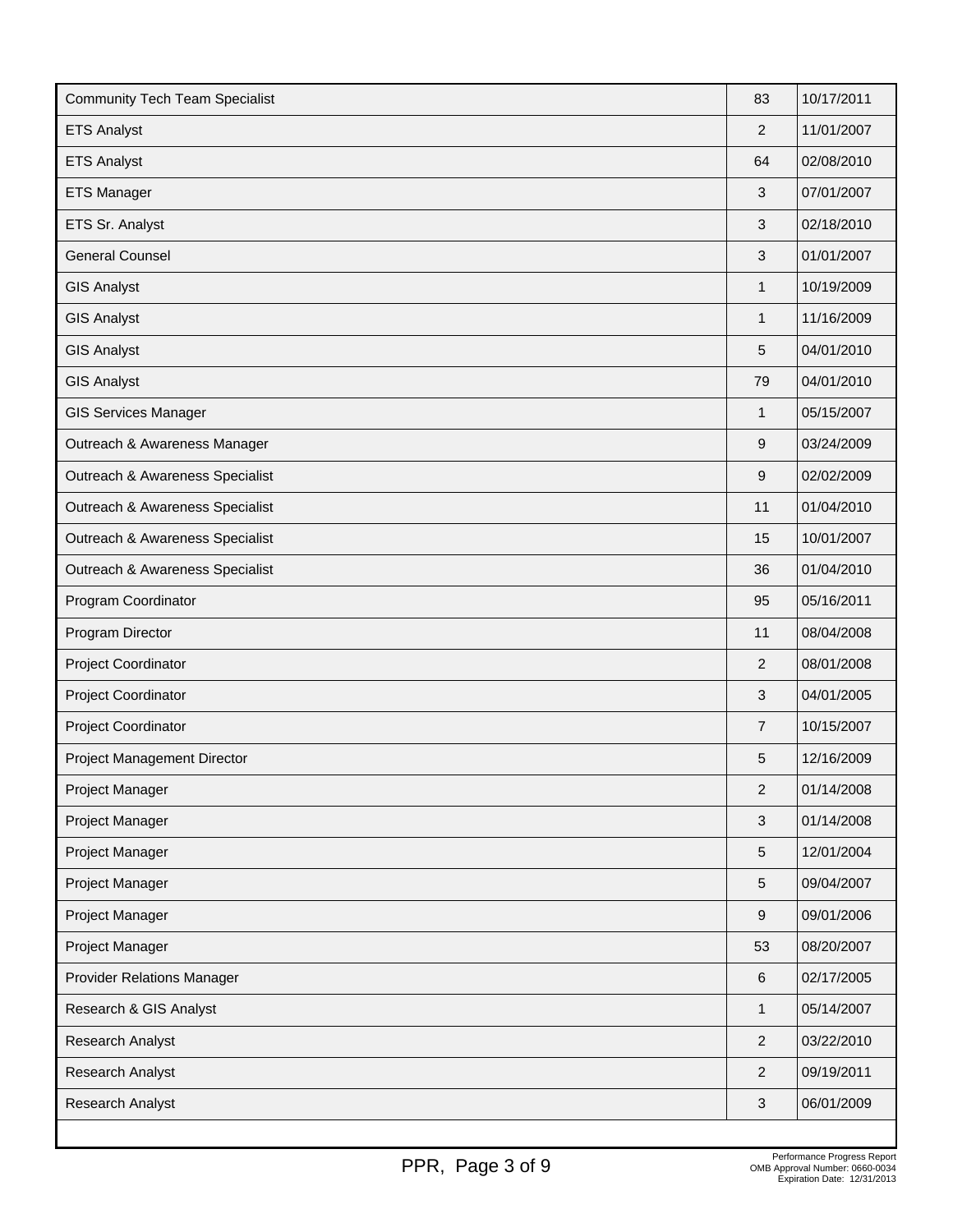| <b>Research Analyst</b>                                                                                                                    |                                               |                            |                       |                        |                        |                              |                                   | 10                | 02/01/2010                     |
|--------------------------------------------------------------------------------------------------------------------------------------------|-----------------------------------------------|----------------------------|-----------------------|------------------------|------------------------|------------------------------|-----------------------------------|-------------------|--------------------------------|
| <b>Research Analyst</b>                                                                                                                    |                                               |                            |                       |                        |                        |                              |                                   |                   | 10/17/2011                     |
| <b>Research Analyst</b>                                                                                                                    |                                               |                            |                       |                        |                        |                              |                                   | 67                | 02/16/2010                     |
| <b>Research Analyst</b>                                                                                                                    |                                               |                            |                       |                        |                        |                              |                                   | 67                | 02/16/2010                     |
| Research Analyst                                                                                                                           |                                               |                            |                       |                        |                        |                              |                                   | 68                | 02/16/2010                     |
| Research Manager                                                                                                                           |                                               |                            |                       |                        |                        |                              |                                   | $\overline{7}$    | 05/14/2007                     |
| <b>State Services Associate</b>                                                                                                            |                                               |                            |                       |                        |                        |                              |                                   | 9                 | 12/01/2009                     |
| <b>State Services Manager</b>                                                                                                              |                                               |                            |                       |                        |                        |                              |                                   | 4                 | 07/01/2007                     |
|                                                                                                                                            |                                               | <b>Add Row</b>             |                       | <b>Remove Row</b>      |                        |                              |                                   |                   |                                |
| <b>Sub Contracts</b>                                                                                                                       |                                               |                            |                       |                        |                        |                              |                                   |                   |                                |
| 10o. Subcontracts Table                                                                                                                    |                                               |                            | Contract              |                        |                        |                              |                                   |                   |                                |
| Name of Subcontractor                                                                                                                      | Purpose of Subcontract                        | <b>RFP Issued</b><br>(Y/N) | Executed<br>(Y/N)     | <b>Start Date</b>      |                        | <b>End Date</b>              | <b>Federal Funds</b>              |                   | In-Kind Funds                  |
| Thoroughbred Research<br>Group                                                                                                             | Research Surveys                              | Y                          | Y                     | 02/09/2010             |                        | 02/08/2012                   | 176,850                           | $\mathbf 0$       |                                |
| <b>Contract Labor</b>                                                                                                                      | Y<br><b>Contract Labor</b><br>N<br>12/20/2009 |                            | 12/19/2014<br>165,628 |                        |                        | 121,282                      |                                   |                   |                                |
|                                                                                                                                            |                                               |                            |                       |                        | <b>Add Row</b>         |                              |                                   | <b>Remove Row</b> |                                |
| <b>Funding</b>                                                                                                                             |                                               |                            |                       |                        |                        |                              |                                   |                   |                                |
| 10p. How much Federal funding has been expended as of the end of the last quarter?<br>\$1,631,589<br>10q. How much Remains?<br>\$2,361,852 |                                               |                            |                       |                        |                        |                              |                                   |                   |                                |
| 10r. How much matching funds have been expended as of the end of last quarter?<br>10s. How much Remains?<br>\$683,731<br>\$384,242         |                                               |                            |                       |                        |                        |                              |                                   |                   |                                |
| 10t. Budget Worksheet                                                                                                                      |                                               |                            |                       |                        |                        |                              |                                   |                   |                                |
| <b>Mapping Budget Element</b>                                                                                                              | Federal<br><b>Funds</b><br>Granted            | Proposed<br>In-Kind        |                       | Total<br><b>Budget</b> |                        | Federal<br>Funds<br>Expended | <b>Matching Funds</b><br>Expended |                   | <b>Total Funds</b><br>Expended |
| <b>Personal Salaries</b>                                                                                                                   | \$1,225,643                                   | \$272,721                  |                       | \$1,498,364            |                        | \$448,698                    | \$91,354                          |                   | \$540,052                      |
| Personnel Fringe Benefits                                                                                                                  | \$262,898                                     | \$0                        |                       | \$262,898              |                        | \$96,300                     | \$23,957                          |                   | \$120,257                      |
| Travel                                                                                                                                     | \$260,881                                     | \$0                        |                       | \$260,881              |                        | \$73,268<br>\$1,344          |                                   |                   | \$74,612                       |
| Equipment                                                                                                                                  | \$134,194                                     | \$0                        |                       | \$134,194              |                        | \$0<br>\$69,383              |                                   |                   | \$69,383                       |
| Materials / Supplies                                                                                                                       | \$42,431<br>\$0<br>\$42,431                   |                            |                       | \$22,828               |                        | \$0                          |                                   | \$22,828          |                                |
| Subcontracts Total                                                                                                                         | \$802,096<br>\$75,649<br>\$877,745            |                            |                       |                        | \$358,538<br>\$121,282 |                              |                                   | \$479,820         |                                |
| Subcontract #1                                                                                                                             | \$265,231                                     | \$0                        | \$265,231             |                        |                        | \$176,850<br>\$0             |                                   |                   | \$176,850                      |
| Subcontract #2                                                                                                                             | \$477,079                                     | \$75,649                   | \$552,728             |                        |                        | \$121,282<br>\$165,628       |                                   |                   | \$286,910                      |
| Subcontract #3                                                                                                                             | \$21,104                                      | \$0                        |                       | \$21,104<br>\$7,602    |                        | \$0                          |                                   | \$7,602           |                                |
| Subcontract #4<br>\$38,682<br>\$0                                                                                                          |                                               |                            | \$38,682              |                        | \$8,458                | \$0                          |                                   | \$8,458           |                                |
| \$0<br>Subcontract #5                                                                                                                      |                                               | \$0                        | \$0                   |                        | \$0                    |                              | \$0                               |                   | \$0                            |
| Construction                                                                                                                               |                                               |                            |                       | \$0                    |                        | \$0                          | \$0                               |                   |                                |
| \$111,699<br>\$628,571<br>Other                                                                                                            |                                               | \$0                        |                       |                        |                        |                              |                                   |                   | \$0                            |
|                                                                                                                                            | \$0                                           |                            |                       | \$740,270              |                        | \$34,183                     | \$93,047                          |                   | \$127,230                      |
| <b>Total Direct Costs</b>                                                                                                                  | \$2,839,842                                   | \$976,941                  |                       | \$3,816,783            |                        | \$1,103,198                  | \$330,984                         |                   | \$1,434,182                    |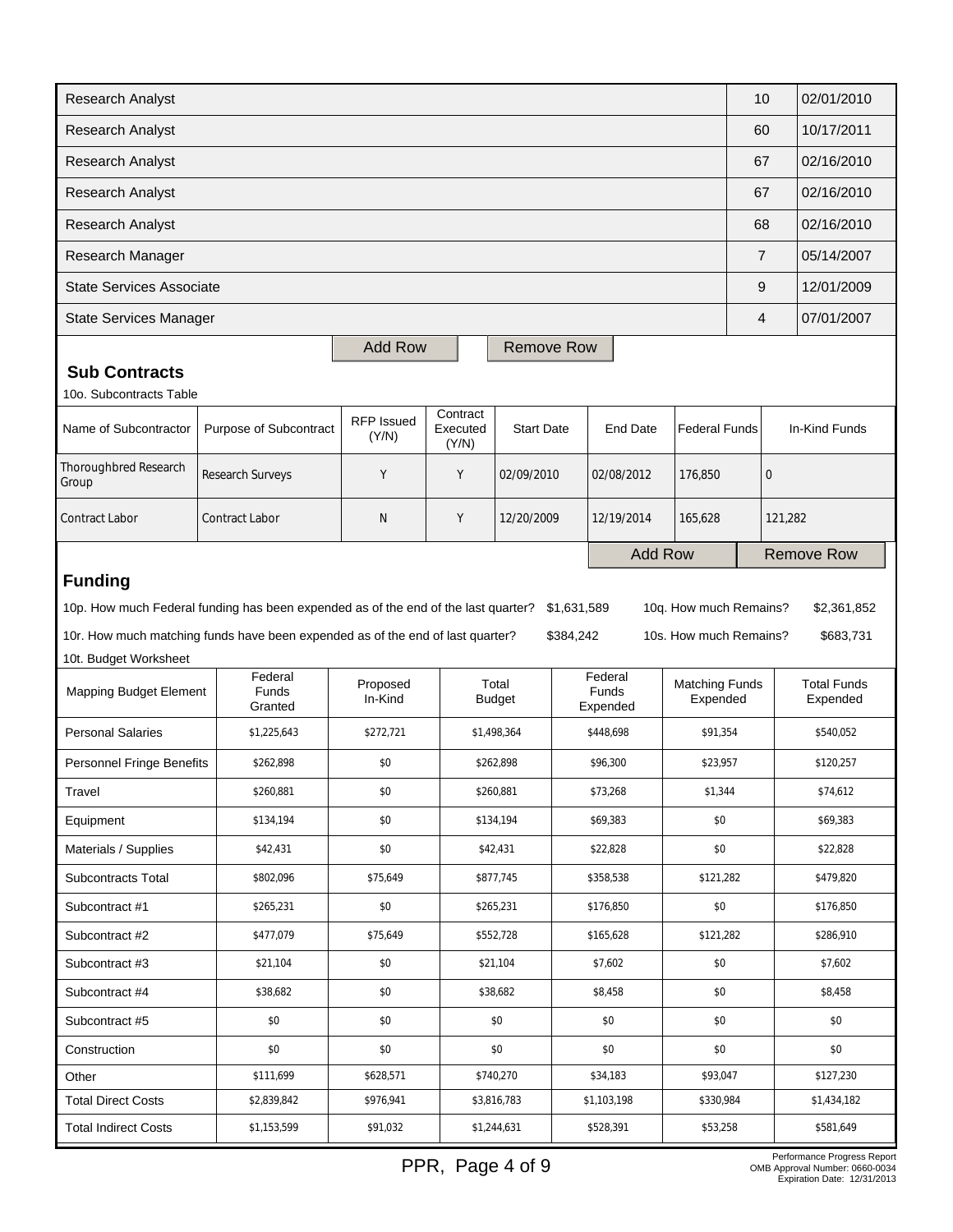| <b>Mapping Budget Element</b>                                                                                                                                                                                                                                                                                                                                                               | Federal<br><b>Funds</b><br>Granted                                                                                                                                                                                                                                                                                                                                                                                                                                                          | Proposed<br>In-Kind | Total<br><b>Budget</b> | Federal<br>Funds<br>Expended | <b>Matching Funds</b><br>Expended | <b>Total Funds</b><br>Expended |  |
|---------------------------------------------------------------------------------------------------------------------------------------------------------------------------------------------------------------------------------------------------------------------------------------------------------------------------------------------------------------------------------------------|---------------------------------------------------------------------------------------------------------------------------------------------------------------------------------------------------------------------------------------------------------------------------------------------------------------------------------------------------------------------------------------------------------------------------------------------------------------------------------------------|---------------------|------------------------|------------------------------|-----------------------------------|--------------------------------|--|
| <b>Total Costs</b>                                                                                                                                                                                                                                                                                                                                                                          | \$3,993,441                                                                                                                                                                                                                                                                                                                                                                                                                                                                                 | \$1,067,973         | \$5,061,414            | \$1,631,589                  | \$384,242                         | \$2,015,831                    |  |
| % Of Total                                                                                                                                                                                                                                                                                                                                                                                  | 79                                                                                                                                                                                                                                                                                                                                                                                                                                                                                          | 21                  | 100                    | 81                           | 19                                | 100                            |  |
| <b>Hardware / Software</b>                                                                                                                                                                                                                                                                                                                                                                  |                                                                                                                                                                                                                                                                                                                                                                                                                                                                                             |                     |                        |                              |                                   |                                |  |
| 10u. Has the project team purchased the software / hardware described in the application?                                                                                                                                                                                                                                                                                                   |                                                                                                                                                                                                                                                                                                                                                                                                                                                                                             |                     |                        | $OYes$ $ONo$                 |                                   |                                |  |
| 10v. If yes, please list<br>Hardware/Software purchases for the project to date include the following:<br>BroadbandStat - \$60,000<br>Computers & Software - \$11,211<br>Spectrum Analyzer - \$4,477<br>Speed Test Software - \$3,893<br>GIS Software Maintenance - \$3,035<br>Google Earth Pro - \$266                                                                                     |                                                                                                                                                                                                                                                                                                                                                                                                                                                                                             |                     |                        |                              |                                   |                                |  |
| 10w. Please note any software / hardware that has yet to be purchased and explain why it has not been purchased                                                                                                                                                                                                                                                                             |                                                                                                                                                                                                                                                                                                                                                                                                                                                                                             |                     |                        |                              |                                   |                                |  |
| Remaining purchases may include SQL server for mapping geodatabase, SQL server software, multiple dedicated storage server,<br>security application, additional backup replication solution, computers, a spectrum analyzer, GPS units, interactive map upgrades/<br>maintenance, ESRI ArchInfo/ArcGIS maintenance, and speed test updates as well as computers and software maintenance.   |                                                                                                                                                                                                                                                                                                                                                                                                                                                                                             |                     |                        |                              |                                   |                                |  |
| 10x. Has the project team purchased or used any data sets?                                                                                                                                                                                                                                                                                                                                  |                                                                                                                                                                                                                                                                                                                                                                                                                                                                                             | ⊙Yes                | $($ $)$ No             |                              |                                   |                                |  |
| 10y. If yes, please list<br>Connect Nevada received a dataset as part of an in-kind contribution regarding Lyonn County Student Records. This dataset provides<br>statistics illustrating the number of parents who have checked on their child's progress via an online system setup and maintained by<br>the school. - \$100                                                              |                                                                                                                                                                                                                                                                                                                                                                                                                                                                                             |                     |                        |                              |                                   |                                |  |
| Connect Nevada received a total population for counties, cities, and towns dataset, as part of an in-kind contribution, from the state that<br>will be utilized by the project to assist with its mapping and planning goals. - \$10,592                                                                                                                                                    |                                                                                                                                                                                                                                                                                                                                                                                                                                                                                             |                     |                        |                              |                                   |                                |  |
| Connect Nevada received a Age, Sex, race and Hispanic Origin estimates and projections dataset from the state as part of an in-kind<br>match contribution to assist the project with its mapping and planning goals - \$29,332                                                                                                                                                              |                                                                                                                                                                                                                                                                                                                                                                                                                                                                                             |                     |                        |                              |                                   |                                |  |
| Connect Nevada received a new road dataset from the Nevada Department of Transportation that will be leveraged to assist in<br>processing the 2010 Census road data. This dataset was received as part of an in-kind contribution. It's value is still being determined.                                                                                                                    |                                                                                                                                                                                                                                                                                                                                                                                                                                                                                             |                     |                        |                              |                                   |                                |  |
| Connect Nevada obtained a dataset containing Nevada health care Community Anchor Institution (CAI) data. Since the dataset was<br>developed using federal funds, it was not valued nor was it counted as match toward the program.                                                                                                                                                          |                                                                                                                                                                                                                                                                                                                                                                                                                                                                                             |                     |                        |                              |                                   |                                |  |
| 10z. Are there any additional project milestones or information that has not been included?<br>$\bigcirc$ Yes $\bigcirc$ No                                                                                                                                                                                                                                                                 |                                                                                                                                                                                                                                                                                                                                                                                                                                                                                             |                     |                        |                              |                                   |                                |  |
| 10aa. If yes, please list<br>Connect Nevada finalized statewide and county broadband service inventory maps from the October 2011 mapping submission to<br>NTIA and updated the interactive map using the new provider datasets. Additionally, 2010 Census Block and road data was<br>processed.                                                                                            |                                                                                                                                                                                                                                                                                                                                                                                                                                                                                             |                     |                        |                              |                                   |                                |  |
| During Q4 2011, Connect Nevada continued gathering data on the location and broadband connectivity of Community Anchor<br>Institutions (CAI), in accordance with the data requirements of the SBI Notice of Funds Availability (NOFA) Technical Appendix. Efforts<br>have been focused on conducting outreach and raising awareness of this important project through a statewide campaign. |                                                                                                                                                                                                                                                                                                                                                                                                                                                                                             |                     |                        |                              |                                   |                                |  |
|                                                                                                                                                                                                                                                                                                                                                                                             | Connect Nevada continues to work closely with statewide organization and government agencies, such as the Nevada State Library<br>and Archives and the Nevada Department of Education, to distribute the CAI survey to contacts throughout the state. Efforts during Q4<br>2011 were focused on increasing connectivity data for libraries (specifically rural libraries) and schools. All data collected as part of this<br>effort will be submitted as part of the April 2012 submission. |                     |                        |                              |                                   |                                |  |
| We continue to utilize our online survey and raise awareness of the importance of CAI broadband connectivity specifically during Q4<br>2011 through outreach at the Nevada Broadband Summit. Connect Nevada has an ongoing mission to educate CAI throughout the                                                                                                                            |                                                                                                                                                                                                                                                                                                                                                                                                                                                                                             |                     |                        |                              |                                   |                                |  |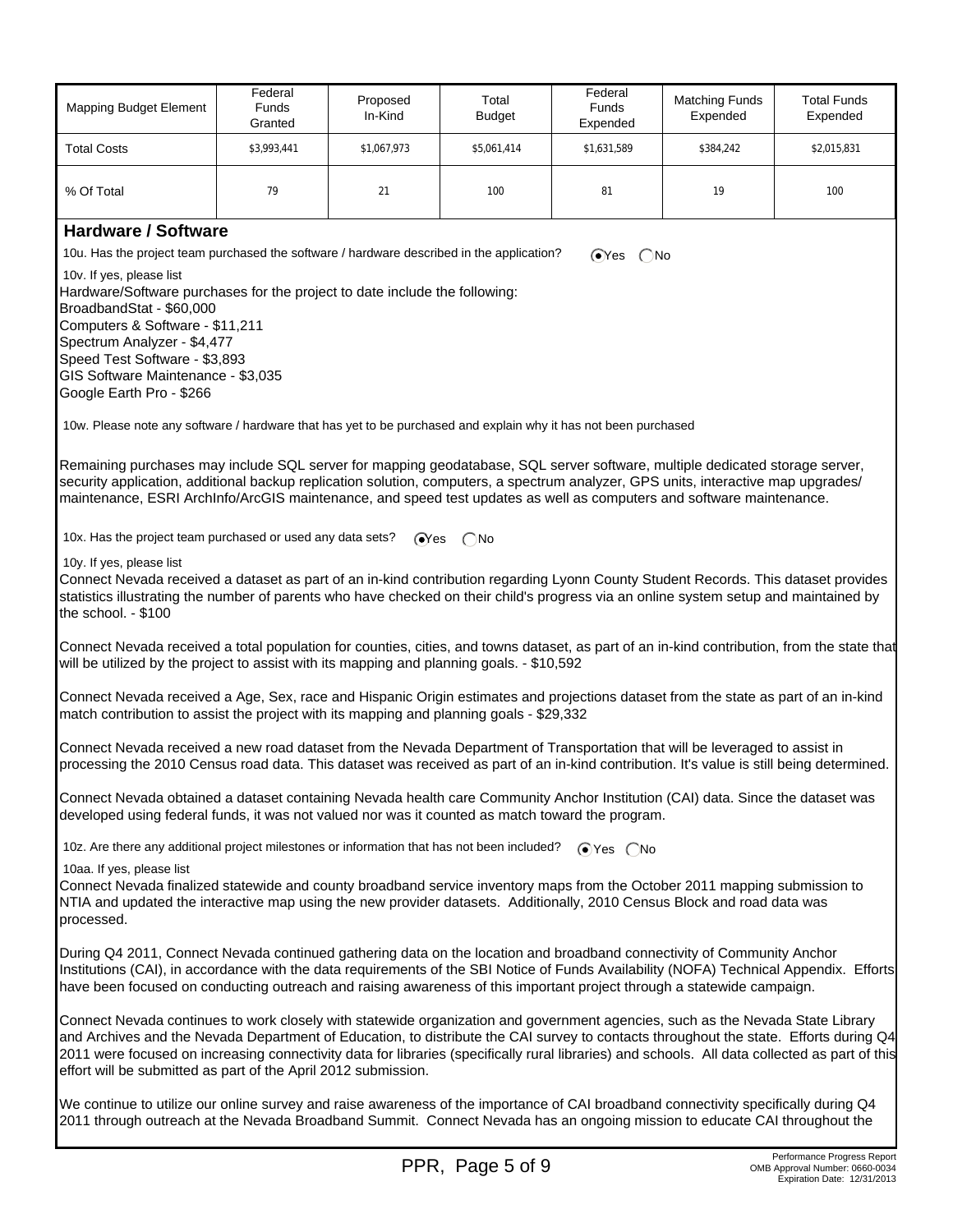state on the importance of participating in the project and continues coordination of these activities through the work of the Nevada Broadband Task Force and its members who represent key CAI sectors throughout the state.

(For more details, please refer to the Q4 Supplemental Answers Document.)

 10bb. Please describe any challenge or obstacle that you have encountered and detail the mitigation strategies the project team is employing Connect Nevada was unable to process the 2010 Census road data for Nevada, delaying the creation of the October 2011 unserved density maps and the calculation of availability analysis. Nevada Department of Transportation has sent a new road dataset that is being leveraged to assist in processing the data.

Non-federal match amounts account for 19% of total grant expenditures. This percentage is below the required 20%. Connect Nevada is working with the state of Nevada to obtain and value datasets that have been collected using state resources in order to enhance the value and functionality of the broadband maps. The road data submitted by the state, which is being utilized by the program, has not been valued or counted as match at this time. The program saw a quarterly in-kind percentage of 26% during Q4 2011. Connect Nevada anticipates reaching the 20% required match next quarter because of the aforementioned datasets and additional match from the continued ramp up of local/regional broadband team meetings.

10cc. Please provide any other information that you think would be useful to NTIA as it assesses your Broadband Mapping Project

Connect Nevada maps were published and used to further identify unserved and underserved areas and to help communities plan for expanding service to unserved households: http://connectnv.org/mapping/

## **11. Broadband Planning**

 11a. Please describe progress made against all goals, objectives, and milestones detailed in the approved Project Plan. Be sure to include a description of each major activity / milestone that you plan to complete and your current status

Broadband Capacity Building Milestones Year 2 Quarter 4 per approved Project Plan

Milestone: State broadband program office administration complete. – This milestone was met. The state broadband program coordinator worked extensively developing partnerships locally and regionally and encouraging coordination with other state projects in addition to maintaining the office space contributed by Nevada State Library and Archives. Numerous community meetings were held across the state to assess local broadband need and begin planning for better access, adoption, and use.

Milestone: Meeting of the Year 2 Quarter 4 Nevada Broadband Task Force complete. – This milestone was met. Connect Nevada met with the Nevada Broadband Task Force where National Telecommunications and Information Administration (NTIA) project plan deliverables were discussed, updates provided, and broadband planning components of the program were reviewed in detail. Feedback was garnered and next steps identified. Additionally, Connect Nevada unveiled a new interactive website (http://www. connectnv.org). Among other benefits, the site provides a medium for sharing blog posts, press releases, and reports.

Broadband Capacity Building Annual Objectives Year 2 per approved Project Plan

Objective: Connect Nevada, in coordination with the Nevada Broadband Task Force, will develop, initiate, and execute a comprehensive and detailed project plan in an effort to successfully meet the objectives of the SBI Grant Program. This plan will outline activities, milestones, and timelines that ultimately will provide the roadmap to the state's vision to participate in the digital economy through the use of broadband and information technology, and pursuant to the joint goals of the American Recovery and Reinvestment Act of 2009 and the Broadband Data Improvement Act. – This objective was met.

(For more details, please refer to the Q4 Supplemental Answers Document.)

 11b. Please describe any challenge or obstacle that you have encountered and detail the mitigation strategies the project team is employing Broadband Capacity Building Nothing to report.

Technical Assistance

Procurement activities took longer than expected which held up peer reviewing of survey results and analyses. At this time, Connected Nation (CN) has identified a potential peer reviewer and talks are underway to come to a mutually acceptable agreement for the scope of work. During the quarter Q1 2012, scope of work will be confirmed and procurement activities will be completed.

Additionally, the Task Force could not meet after release of the 2011 residential and non-adopter surveys and before the end of the quarter due to holiday scheduling conflicts. This delayed development of the research plan for years 3 through 5. The Task Force is set to meet during the quarter Q1 2012.

Local/Regional Technology Planning Teams Nothing to report.

11c. Does the Project Team anticipate any changes to the project plan for Broadband Planning? (Yes ( $\bullet$  No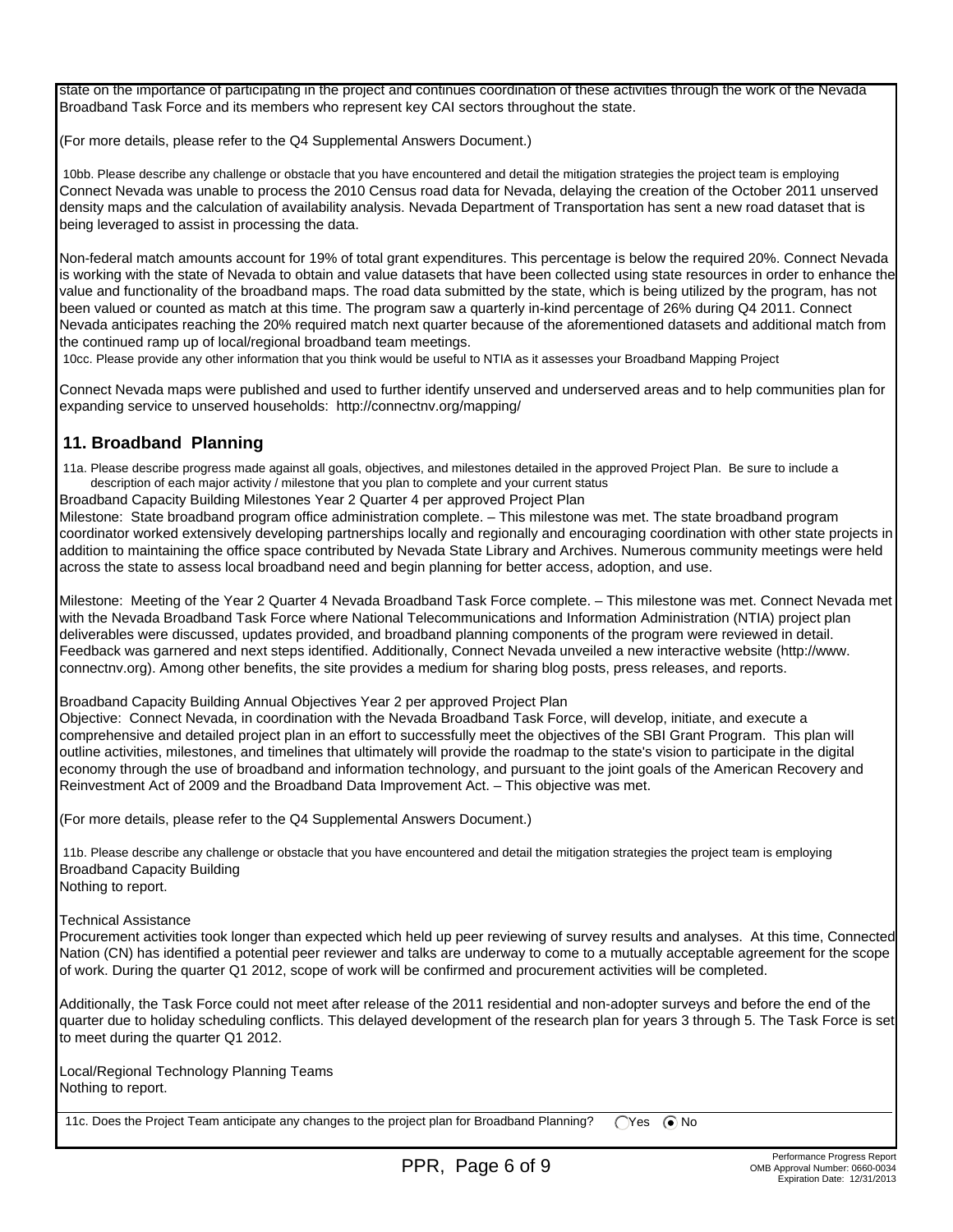11d. If yes, please describe these anticipated changes. Please note that NTIA will need to approve changes to the Project Plan before they can be implemented Broadband Capacity Building Nothing to report. Technical Assistance Peer reviews are expected to be completed during Q1 2012. Additionally, the research plan for years 3 through 5 will be developed when the Task Force meets during Q1 2012. Local/Regional Technology Planning Teams Nothing to report.  **Funding** 11e. How much Federal funding has been expended as of the end of the last quarter? \$0 11f. How much Remains? \$0 11g. How much matching funds have been expended as of the end of last quarter? \$0 11h. How much Remains? \$0 11i. Planning Worksheet Personal Salaries | \$0 | \$0 | \$0 \$0 \$0 \$0 \$0 \$0 \$0 \$0 \$0 \$1 Personnel Fringe Benefits  $\begin{array}{ccc} 1 & 0 & 0 \\ 0 & 0 & 0 \end{array}$  \$0 \$0 \$0 \$0 \$0 \$0 \$0 Travel \$0 \$0 \$0 \$0 \$0 \$0 \$0 \$0 \$0 \$0 \$0 \$0 Equipment \$0 \$0 \$0 \$0 \$0 \$0 Materials / Supplies | \$0 \$0 \$0 \$0 \$0 \$0 \$0 \$0 \$0 \$0 \$0 \$0 \$1 Subcontracts Total \$0 \$0 \$0 \$0 \$0 \$0 Subcontract #1 \$0 \$0 \$0 \$0 \$0 \$0 Subcontract #2 \$0 \$0 \$0 \$0 \$0 \$0 Subcontract #3 \$0 \$0 \$0 \$0 \$0 \$0 Subcontract #4 \$0 \$0 \$0 \$0 \$0 \$0 Subcontract #5 \$0 \$0 \$0 \$0 \$0 \$0 Construction \$0 \$0 \$0 \$0 \$0 \$0 Other 50 \$0 \$0 \$0 \$0 \$0 \$0 \$0 \$0 \$0 \$0 \$0 Total Direct Costs \$0 \$0 \$0 \$0 \$0 \$0 Total Indirect Costs \$0 \$0 \$0 \$0 \$0 \$0 Total Costs \$0 \$0 \$0 \$0 \$0 \$0 % Of Total 0 0 0 0 0 0

## **Additional Planning Information**

11j. Are there any additional project milestones or information that has not been included?

No additional project milestones to report.

11k. Please describe any challenge or obstacle that you have encountered and detail the mitigation strategies the Project Team is employing

No additional challenges or obstacles to report.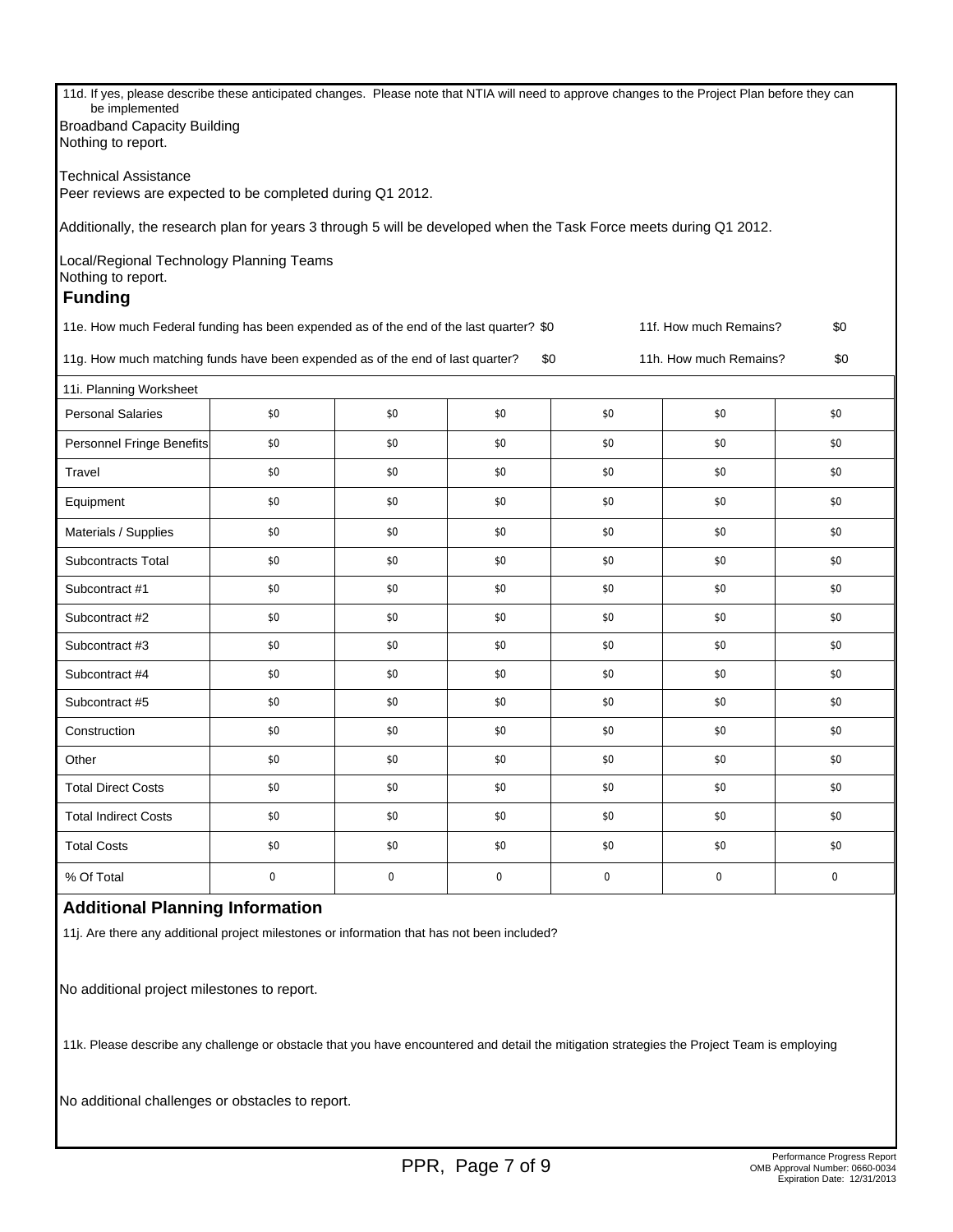11l. Please provide any other information that you think would be useful to NTIA as it assesses your Broadband Mapping Project Broadband Capacity Building

The Wired for Success: Nevada Broadband Summit armed State leaders with new tools and connections that will help put broadband expansion plans into motion across Nevada. The state's first-ever broadband summit drew more than a hundred attendees to Dayton Intermediate School in November to focus on job creation and the economic development that comes from expanding broadband access, adoption, and use. http://www.connectnv.org/broadband-summit

Genoa Lakes is celebrating new high-speed Internet connection after contacting the Connect Nevada initiative for help. Connect Nevada's Engineering & Technical Services (ETS) staff investigated a flood of requests from Genoa Lakes and helped facilitate a relationship between the community and an interested local broadband provider. Thanks to new broadband connections, many of the professionals who call this community home can now support their business needs from home, which they anticipate will help generate new employment in the region. http://www.connectnv.org/blog/post/connecting-genoa

Connect Nevada unveiled a new interactive website to help support the building of Connected Communities across the state. http://www.connectnv.org/

## Technical Assistance

Connect Nevada released a new e-health report on broadband and how online connectivity impacts the cost and availability of quality healthcare services. The report, titled e-Health: Empowering Nevadans Across All Walks of Life, revealed that half of all Nevada's Internet users go online for medical information and help with their health issues. Furthermore, e-Health is a vital tool for Nevadans with disabilities, as approximately 129,000 use the Internet to access e-Health tools, and 38,000 use cell phones or mobile devices. http://www.connectnv.org/sites/default/files/connected-nation/Nevada/nv\_ehealth.pdf

(For more details, please refer to the Q4 Supplemental Answers Document.)